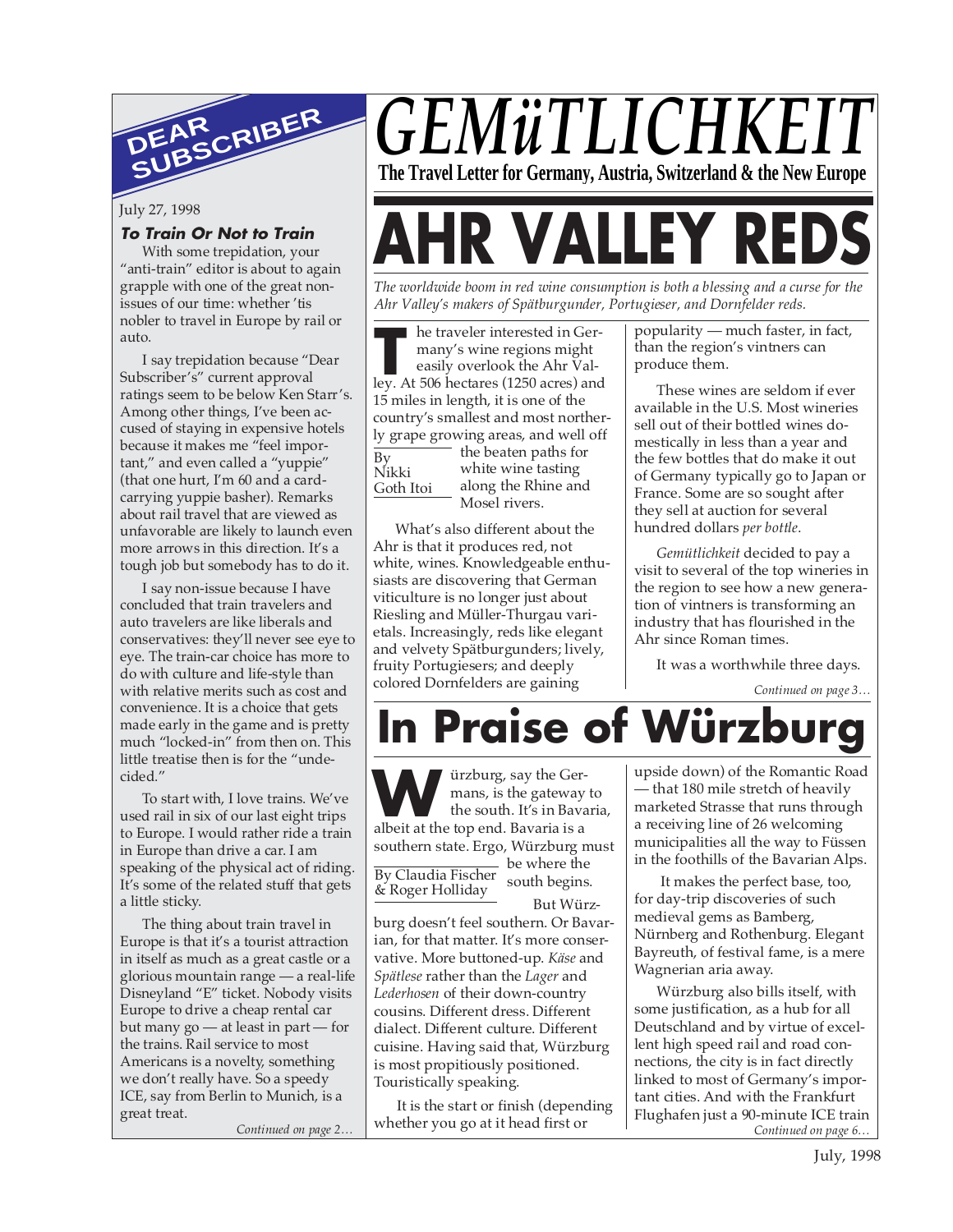#### *DEAR SUBSCRIBER Continued from page 1*

Rail travel's status as a tourist attraction is well-deserved: the astounding Swiss rail network is more than a transportation system — it's a bloody marvel. I am fascinated just watching it in operation; the high quality of its employees and equipment, and the fact that even very small towns often have trains coming and going every five or 10 minutes. This, of course, is not news but it helps make my point that rail travel in Europe for tourists is an end in itself.

While auto travel has its moments, — stopping to picnic in a pretty spot or gliding over a deserted backroad the car, unless you've rented a very expensive one that is fun to drive, is simply a means of transportation.

It is, however, a means that offers greater flexibility and is usually cheaper; especially if two or more travel together. Many travelers don't care to drive and that's understandable. "I would rather attempt a maiden hang-glider flight from the top of the Matterhorn than drive a car into Munich or Vienna," is the way subscriber Robert Biehler puts it.

But for others, a meandering auto itinerary via backroads is still a pleasant way to get from city to city. You'll probably save money, too.

Let's say two persons are traveling together. A compact rental car, such as the VW Golf, can be rented for two weeks in Germany for about \$235 with tax and airport charges. Add \$250 for

fuel (2,500 km) and parking for a total cost of \$485. A subcompact would be about \$425, a midsize about \$580.

Two 15-day Eurail Saverpasses total \$916. Two Europasses — five days rail in Germany, France, Switzerland, Spain and Italy — are \$522. Add Austria to the mix and the cost is \$618.

Limit your travel to Germany and the cost pendulum swings back toward rail. The German Rail Pass provides five days first class travel for two persons for \$414 or \$286 second class. For 10 days the cost for two is \$650 first class and \$456 second class.

Remember, however, that unlike those five-days-in-two-months rail passes, you can travel in the car on every one of the 14 days you have it.

Rent in Switzerland and the 14 day cost for a compact car is about \$650; a subcompact \$600 and a midsize about \$750. Travel only in Switzerland and a four-days-consecutive Swiss Pass for two is \$422 first class and \$300 second class. Eight-days is \$506 and \$380. For 15 consecutive days the tab is \$588 and \$460. The Swiss Flexipass for two is \$411 first class and \$282 second class but you get only three days travel. To add travel days, the cost is \$24 per day per person first class and \$19 second class.

In most cases, a solo traveler is probably better off financially and otherwise with a rail pass. (I can't imagine finding my way around a major European city — or even through those mazes of country roads — without a map reader/navigator.)

Besides economy, car travel offers

a couple of other advantages. The first is access. Though the rail networks of Europe are extensive, many small towns and villages do not have train service. In addition, it seems to us a little harder to get off the beaten path and away from fellow tourists when traveling by train. On the major routes, especially during the high season, be prepared to travel with plenty of other U.S. visitors.

Flexibility is another car advantage. Though there is *usually* a train going where you want to go, when you want to go — not always. With a car, of course, you set the timetable.

And finally, for those who don't pack light and/or want to shop along the way, the trunk of a rental car is a good storage place.

Trains are unique and wonderful. If you're only visiting the larger cities, they beat cars for convenience and comfort. If the trip involves more than a couple of hundred kilometers, the train gets you to your destination in much better shape both physically and mentally than a car. Auto rentals, however, are usually cheaper, more flexible and still the best way to explore the countryside. In the end, of course, it comes down to what makes you feel most comfortable and your own style of travel.

**Bottom Line:** I must say, the older I get the more I like trains. When I stop writing this newsletter, I'm going to put an extra pair of bluejeans in a backpack and ride those rails for about three months straight. — RHB $\mathbf{M}$ 

| <b>GEMÜTLICHKEIT</b><br><b>Vol. 12, No. 7</b>                                                                                                                                                                                                                                                                                                                                                          |                                                                                                                                                                    |                                                                                                      | <b>HOTEL RESTAURANT RATING KEY</b>                                      |                         |
|--------------------------------------------------------------------------------------------------------------------------------------------------------------------------------------------------------------------------------------------------------------------------------------------------------------------------------------------------------------------------------------------------------|--------------------------------------------------------------------------------------------------------------------------------------------------------------------|------------------------------------------------------------------------------------------------------|-------------------------------------------------------------------------|-------------------------|
| <b>July, 1998</b><br>The Travel Letter for Germany, Austria, Switzerland & the New Europe                                                                                                                                                                                                                                                                                                              | <b>Rating Scale</b><br>Excellent                                                                                                                                   | <b>Scale</b><br>$16 - 20$                                                                            | <b>Hotel Rating Criteria</b><br>People/Service                          | 30%                     |
| Robert H. Bestor, Jr.<br><b>Editor &amp; Publisher:</b><br>Elizabeth Schiller<br><b>Associate Editors:</b><br><b>Contributing Editors:</b><br>C. Fischer, R. Holliday,<br>Nikki Goth Itoi                                                                                                                                                                                                              | Above Average<br>Average<br>Adequate<br>Unacceptable                                                                                                               | $-15$<br>12<br>8<br>$-11$<br>$4 - 7$<br>0<br>- 3<br>$\overline{\phantom{a}}$                         | Location/Setting<br>Guestrooms<br>Public rooms<br>Facilities/Restaurant | 15%<br>30%<br>5%<br>20% |
| <b>Design &amp; Composition:</b><br>Paul T. Merschdorf<br><b>Consulting Editor:</b><br>Thomas P. Bestor<br><b>Subscription Dept:</b><br>Andy Bestor, K. Steffans<br><b>Gemütlichkeit</b> (ISSN 10431756) is published monthly by UpCountry Publish-<br>ing, 2892 Chronicle Avenue, Hayward, CA 94542. TOLL FREE: 1-800/521-<br>6722 or 510/538-0628. Fax: 510/582-8296. e-mail gemut@pacbell.net. Sub- | <b>Value Rating</b><br><b>Outstanding Value</b><br>Very Good Value<br>Average Value<br>Below Average Value<br>A Rip-Off                                            | <b>Scale</b><br>$17 - 20$<br>12<br>- 16<br>$9 - 11$<br>$5 - 8$<br>0<br>4<br>$\overline{\phantom{a}}$ | <b>Restaurant Criteria</b><br>Food<br>Service<br>Atmosphere             | 65%<br>20%<br>15%       |
| scriptions are \$67 per year for 12 issues. While every effort is made to provide<br>correct information in this publication, the publishers can make no quarantees<br>regarding accuracy. Periodicals postage paid in Hayward, CA.<br><b>POSTMASTER: SEND ADDRESS CHANGES TO:</b><br>Gemütlichkeit, 2892 Chronicle Ave., Hayward, CA 94542                                                            | Special <b><i>O</i></b> Designation<br>By virtue of location, decor, charm, warmth of management, or<br>combination thereof, an especially pleasant establishment. |                                                                                                      |                                                                         |                         |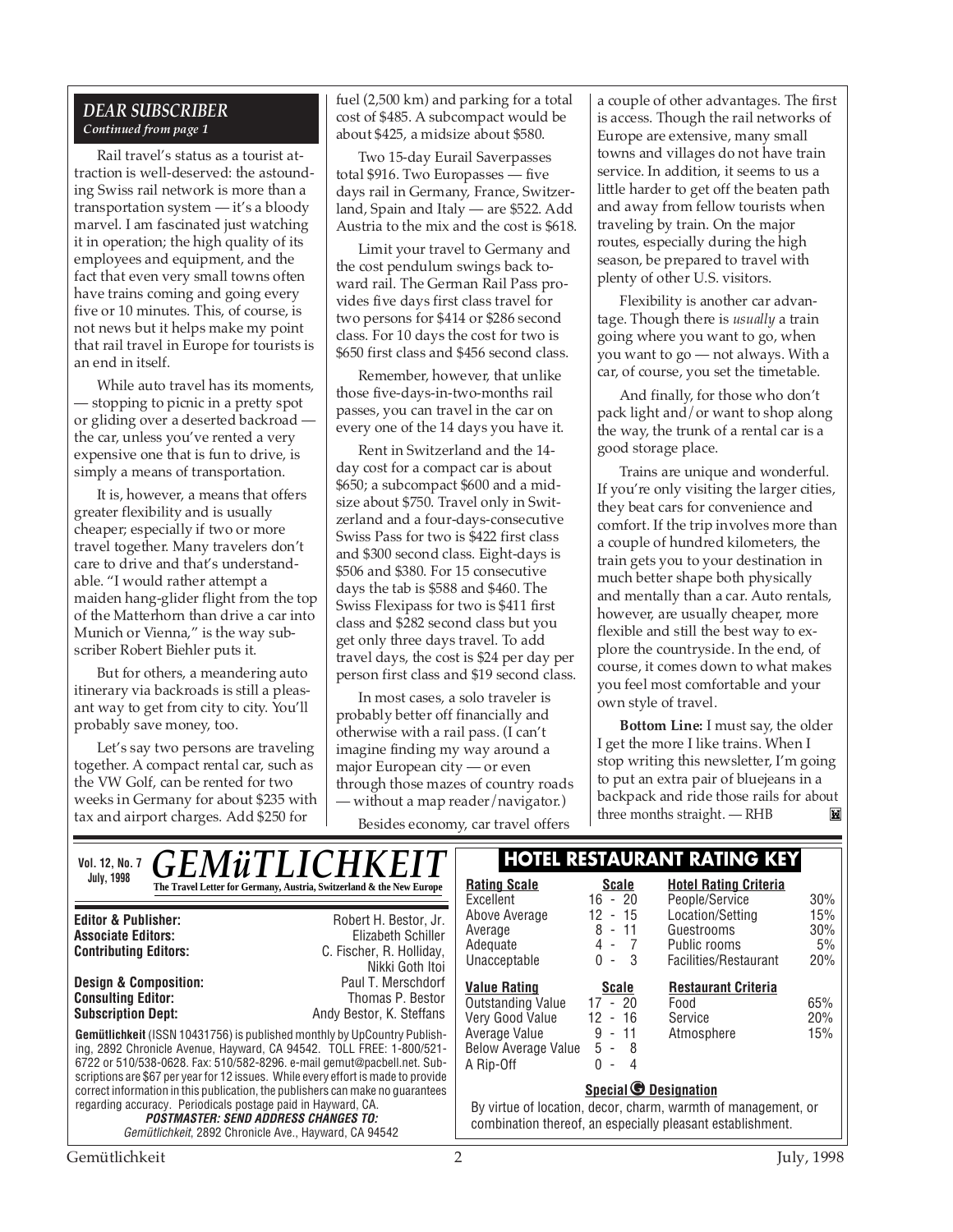Just 30 minutes by car from Bonn, the **Ahr Valley Info** Ahr is an easy sidetrip from most destinations along the Rhine. Its serene, rural setting; miles of paths for cycling, hiking, and walking excursions; numerous historical sites; and alkaline thermal baths in Bad Neuenahr, make it attractive for longer stays as well.

We descended into this picturesque valley at Altenahr — the winding, narrow, west end of the valley — when vines growing high up on steeply-terraced cliffs were soaking up the last of the afternoon's sun rays. Our wine tour led us to the towns of Mayschoss, Dernau, Bad Neuenahr-Ahrweiler, and Heppingen. Others could have been included had we more time.

Mayschoss is directly below the ruins of the oldest fortress on the Ahr, the 11th century Saffenburg, and is renowned for the founding of the first German wine growers' cooperation (*Winzergenossenschaft*) in 1868. The co-op was organized to help the vintners collectively cope with hard times brought on by several poor harvests. Today, most of the Ahr's vintners belong to one of five such co-ops, which produce approximately 70 percent of the region's wine.

#### Meyer-Näkel

In neighboring Dernau, we stopped first to visit Werner Näkel, owner of the Meyer-Näkel vineyard, and producer of the region's most highly-regarded red wines.

A former math teacher, Mr. Näkel left his profession to run the business that has been in his family for five generations.

Though production capacity is small — 6.5 hectares yield just seven thousand cases per season on average — he quickly developed a reputation for producing elegant and complex Spätburgunders with superior finish, according to the German wine magazine, *Wein Sonderheft.*

Quiet and well-informed, Mr. Näkel is happy to discuss his winemaking at length. However, due to high demand and low supply, he can only offer tastings for about one week in April, when the new year's

**Tourist Information:** Ahr, Rhein, Eifel, Markt 11 D-5374 Bad Neuenahr-Ahrweiler Tel +49/02641/977301, fax 977373

#### **Distance from:**

| $30 \text{ km} / 19 \text{ miles}$<br>Bonn     |  |
|------------------------------------------------|--|
| 110 km/69 miles<br>Düsseldorf                  |  |
| $150 \text{ km}/94 \text{ miles}$<br>Frankfurt |  |
| $70 \text{ km}$ / 44 miles<br>Cologne          |  |
| $120 \text{ km} / 75 \text{ miles}$<br>Trier   |  |

**Routes through the Valley:**

*Rotweinstrasse* (B266 and B267) for driving.

*Rotwein Wanderweg* for hikers.

*Ahr-Radtour* for cyclists—a circular route that begins in Remagen/Rhine, goes through the Ahr Valley and back to the Rhine.

#### **Wine Tasting:**

Generally available during business hours Monday through Friday and limited hours on weekends. *Appointments strongly encouraged at all wineries*. Prices per bottle range widely, but generally fall between 12 to 30 DM (\$7-\$17) for the current year's wines. The best years for Ahr Valley wines include 1997, 1995, 1990, 1985, and 1981.

#### **Reference:**

*A Traveller's Wine Guide to Germany.* By Kerry Brady Stewart. Interlink Books, 1998.

#### **German Wine Labels:**

German wine quality categories are terms used to indicate increasing levels of ripeness at harvest. There are two types of table wine:

• Deutscher Tafelwein is equivalent

to French Vin de Table.

• Deutscher Landwein is equivalent to French Vin de Pays.

There are several levels of quality wine, which is made from ripe, very ripe, or overripe grapes, selectively harvested.

• **Qualitätswein b.A. (QbA)**: quality wine from one of the 13 specified regions in Germany, made from ripe grapes; everyday wines enjoyed with or without meals; equivalent to French *Appellation Contrôllée* (A.C.) wines.

• **Qualitätswein mit Prädikat (QmP):** quality wine with special attributes from one district within one of the 13 regions; Made from riper, very ripe,

and overripe grapes; superior wines to drink with or without meals and on special occasions. Equivalent to French A.C. +cru. The special attributes or "Prädikats" are as follows:

• **Kabinett:** fully ripe grapes; the lightest of the Prädikat wines. Good with most foods.

• **Spätlese:** riper, late-harvested grapes; richer in body and taste; trocken or halbtrocken styles go well with many dishes; the classic style (slightly sweet) harmonizes well with richer foods.

• **Auslese:** very ripe grapes selected bunch by bunch; rich, noble wines with more intense bouquet and flavor.

• **Beerenauslese:** very ripe, individually selected berries; luscious rarity with ripe, natural sweetness.

• **Eiswein:** very ripe grapes harvested and pressed while still frozen; wines with intense sweetness and acidity.

• **Trockenbeerenauslese:** overripe individually selected berries, often dried up by a fungus which imparts a honeyed tone to the wine; extremely rich, nectar-like rarity.

Source: *A Traveller's Wine Guide to Germany.*

#### **Ahr Valley Wine Festivals**

September

| Dates     | Village/Town |  |
|-----------|--------------|--|
| 4 - 8     | Ahrweiler    |  |
| $11 - 13$ | Ahrweiler    |  |
| $18 - 21$ | Remagen      |  |
| $19 - 21$ | Bachem       |  |
| $19 - 21$ | Rech         |  |
| $25 - 27$ | Altenahr     |  |
| $26 - 28$ | Dernau       |  |
| October   |              |  |
| Dates     | Village/Town |  |
| $2 - 4$   | Altenahr     |  |
| $3 - 4$   | Mayschoss    |  |
| 9 - 11    | Altenahr     |  |
| $10 - 11$ | Mayschoss    |  |
| $16 - 18$ | Altenahr     |  |
| $17 - 18$ | Mayschoss    |  |
| $23 - 25$ | Altenahr     |  |
| 24 - 25   | Mayschoss    |  |
| $25 - 27$ | Bad Neuenahr |  |

From April into November in the many wine villages of Germany's 13 different wine regions are hundreds of wine festivals. A complete list of these is available from the **German Wine Information Bureau**, 245 Fifth Avenue, Suite 2204, New York NY 10016, tel. 212-896-3336, fax: 212-896-<br>3342. e-mail: sullassoc1@aol.com 图 3342, e-mail: sullassoc1@aol.com

Gemütlichkeit 3 July, 1998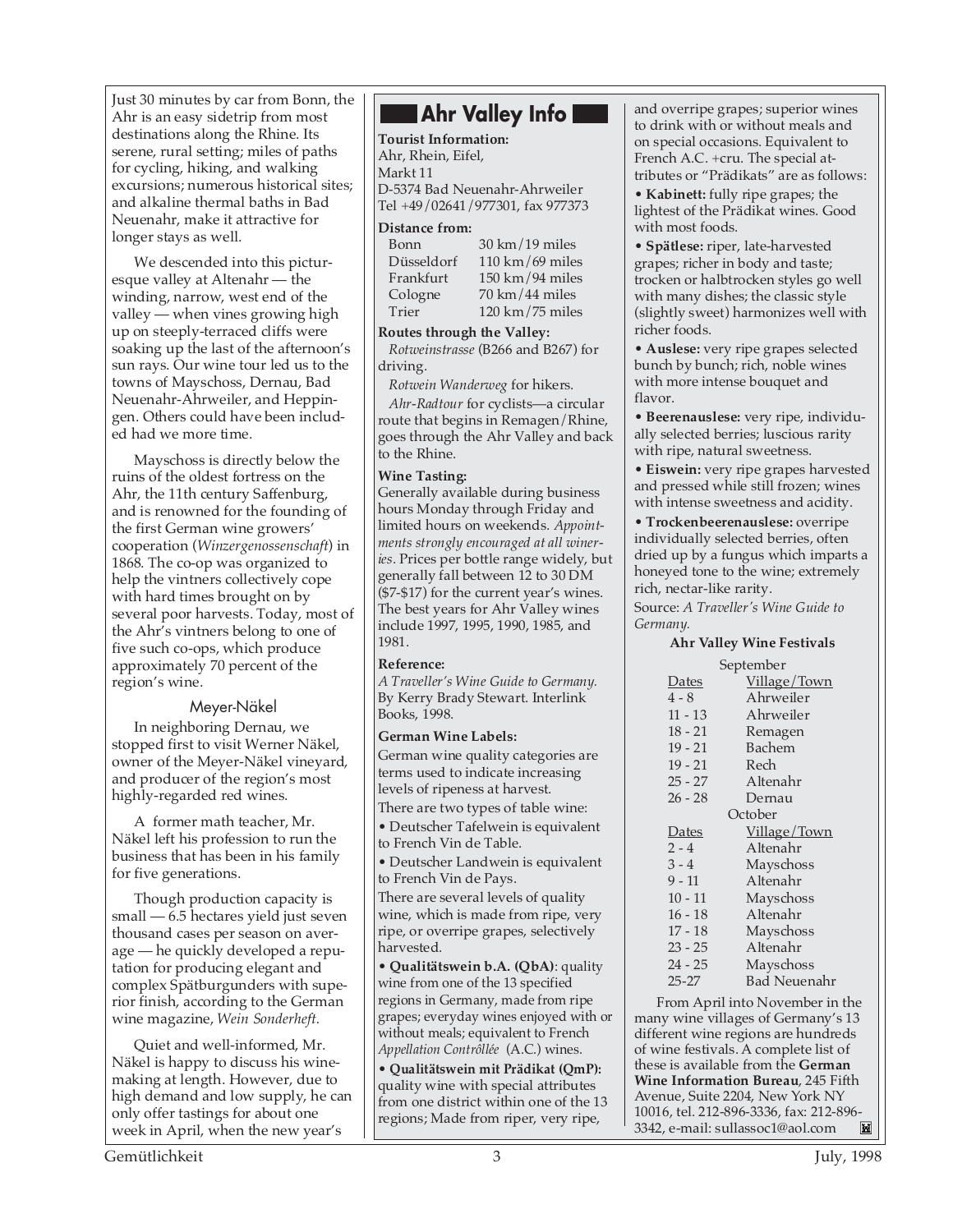#### *AHR VALLEY Continued from page 3*

wines are ready to be sold.

Interestingly, he has presented his wines at tastings as far away as the Westin St. Francis Hotel in San Francisco. He also owns another 1300 hectares of vineyards in South Africa, which started producing Cabernet Sauvignon, Merlot, and Cabernet Franc wines about two years ago.

#### **Owner:** Werner Näkel

#### **Specialties:**

1997 Meyer-Näkel Frühburgunder QbA trocken

1997 Illusion Nr. 1 Spätburgunder Rosee Tafelwein trocken

**Address:** Hardtbergstr. 20, 53507 Dernau, tel. +49/02643/1628, fax 3363

#### Kreuzberg

Our next tour, also in Dernau, was at Kreuzberg, founded in 1953 and run by Ludwig Kreuzberg, the youngest of three brothers, each of whom is deeply involved in the operations of the business.

Another brother, the gregarious Thomas, was our host for the afternoon, and from him we learned a great deal about the bureaucracy of wine growing in the Ahr Valley. Some years ago, the brothers' father wanted to experiment with Cabernet Sauvignon vines, but was denied government permission for no apparent reason other than that this type of grape had not been planted to date and therefore should not be introduced to the Ahr.

In spite of the state's denial, the senior Kreuzberg planted the new varietal and left his sons to deal later with the bureaucracy. Today, Ludwig has at last secured approval for the new wine and next year Kreuzberg will market the first Ahr Valley Cabernet Sauvignon.

The winery's current specialty is the Frühburgunder (early pinot). And to prove to us that the wines age well, we were treated to a taste of the 1988 vintage. "They say these wines are best in six to eight years, but you can see it is still good ten years in the bottle," Thomas noted.

**Owners:** Ludwig Kreuzberg (with brothers Hermann Josef and Thomas)

#### **Specialties:**

1996 Kreuzberg Dornfelder QbA trocken

1997 Devon Spätburgunder QbA trocken Barrique

#### **Address:** Benedikt-

Schmittmannstrasse 20, D-53507 Dernau, tel. +49/02643/16914, fax 3206

Open May-Oct. except Wednesday; Sun. from 10am, Sat from noon, Mon.-Fri. from 3pm. Has some guest rooms (see page 5).

#### Weingut Deutzerhof

Back in Mayschoss, we called next on Wolfgang Hehle, a former accountant, who now runs the Weingut Deutzerhof. The grand, new Deutzerhof estate lies on the outskirts of town, tucked away at the base of the hills.

In his new office and house, Mr. Hehle has built an elegant second story room for hosting small, private, catered gatherings which feature Deutzerhof wines. He grows mostly Spätburgunder (62%) and Riesling (15%) grapes, with smaller amounts of Portugieser, Dornfelder, Frühburgunder and Chardonnay.

He was named "vintner of the year" in the German publication *Alles über Wein*, which judged 1996 wines and ranked Deutzerhof in four of the top 10 places. Mr. Hehle's wines tend to be fuller than Meyer-Näkel's, but not as elegant according to *Wein Sonderheft*.

Tasting is available by appointment, while supply lasts. Prices vary widely depending on quality, for example from 15 DM (\$8.50) for the 1997 Cossmann-Hehle Spätburgunder to 48 DM (\$27) for the 1997 Grand Duc Select Spätburgunder - Auslese-trocken.

**Owners:** Wolfgang and Hella Hehle **Specialties:** 1997 Catharina C. Riesling QbA trocken 1996 Dornfelder QbA trocken **Address:** Deutzerhof, D-53508 Mayschoss tel. +49/02643/7264, fax 3232

En route to the lower end of the valley is the town of Walporzheim, which boasts the State Wine Domain (*Staatliche Weinbaudomäne*), the largest vineyard in the Ahr at 19 hectares/47 acres). The estate is located in the former Augustinian monastery of Kloster Marienthal, which was founded in 1137.

#### J. J. Adeneuer

The twin towns of Bad Neuenahr-Ahrweiler are the largest and most central areas of the valley. Here, we found the J. J. Adeneuer winery in a most unlikely location — the industrial center of Bad Neuenahr. The land surrounding the Adeneuer house has been designated by the state as an industrial development area and now, after 500 years of rural country location, the winery has become an island of tranquility in the midst of car repair shops, gas stations, hardware stores, and the like.

As we chatted over glasses of a 1997 Spätburgunder Weissherbst Qualitätswein-halbtrocken, a white wine made from red grapes, (DM 11.50/\$6.50 per bottle), Mr. Adeneuer recounted an anecdote that illustrates the relative size of most Ahr Valley wineries. He recently traveled to France to buy new oak barrels from the same firm where the Napa Valley's Robert Mondavi Winery purchases its barrels. But while Mr. Adeneuer needed just eight of the barrels, Mondavi purchased 25,000.

In the quaintly decorated tasting room, we sampled a slightly spicy 1997 J.J. Adeneuer No. 1 Spätburgunder-Auslese (DM 34/\$19), which is bottled directly from steel tanks rather than barrels; and the house specialty, a 1997 Walporzheimer Gärkammer Spätburgunder-Spätlese-trocken (DM 34/\$19 per), which also is not barreled.

The winery has won awards in the Rheinland-Pfalz district in 1980, 1982, 1984, 1988, 1996, and 1997. Mr. Adeneuer is happy to hold tastings by appointment.

**Owners:** Frank and Marc Adeneuer (brothers) **Specialties:** 1997 J. J. Adeneuer No. 1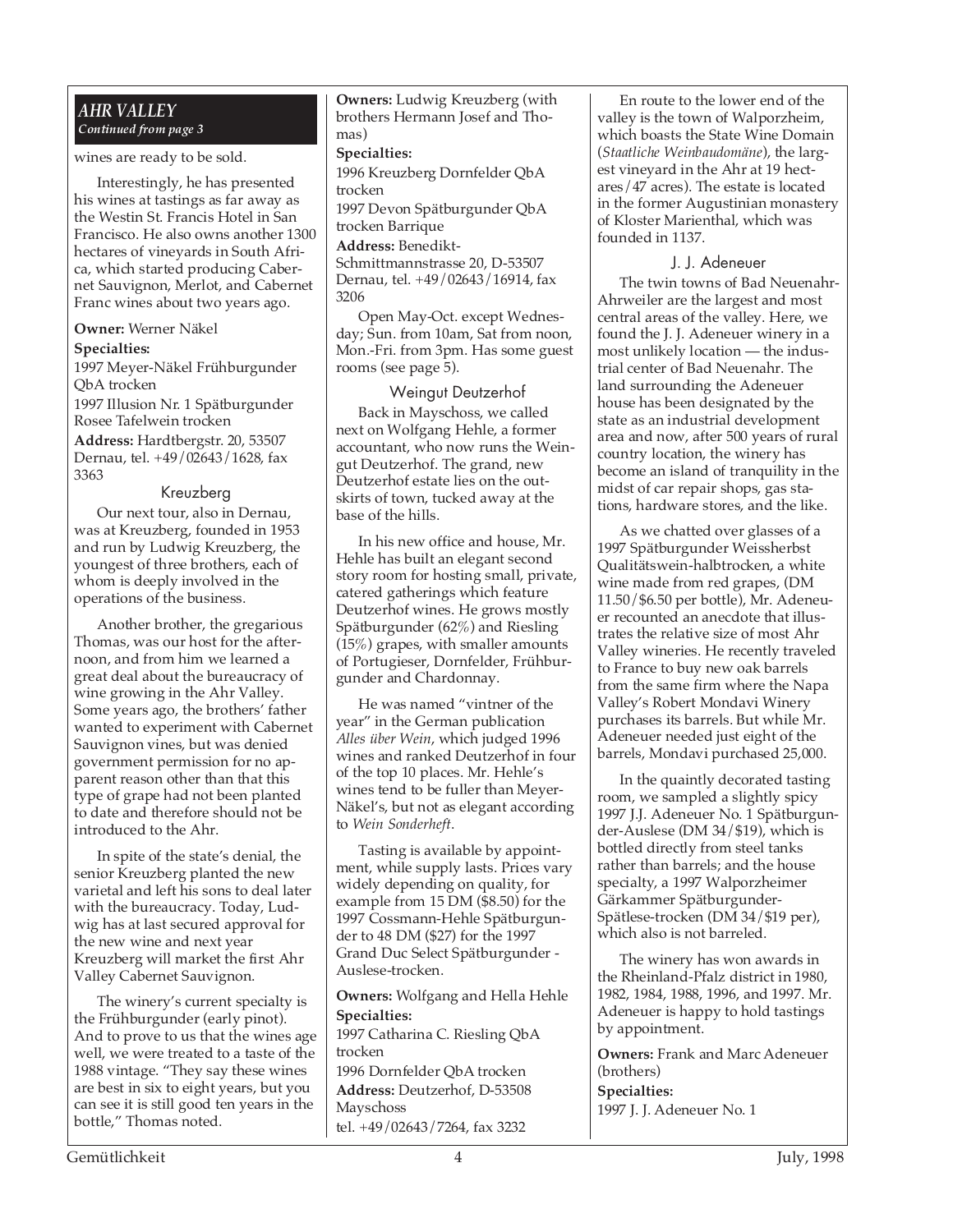Spätburgunder Auslese-trocken 1997 Walporzheimer Gärkammer Spätburgunder Spätlese-trocken **Address:** OT Ahrweiler, Max-Planck-Strasse 8, D-5374 Bad Neuenahr, tel. +49/02641/344 73, fax 373 79 Open Mon.-Fri. 8-6pm, Sat. 8-3pm.

#### Weingut Burggarten

Lastly, in Heppingen, where the valley widens into gentler, rolling hills, we toured Weingut Burggarten, courtesy of vintner, Paul Schäfer. His family has owned the business since 1880.

*Alles Über Wein* named Burggarten its "discovery of the year" based on the property's 1996 wines. From 15 hectares of vines, Mr. Schäfer produces 70 percent Spätburgunder plus some Portugieser, Dornfelder, Dominar, and Frühburgunder reds.

For the past two years in July, Burggarten has hosted a tasting event with two other wineries along six kilometers of the *Rotwein Wanderweg* (red wine path). The day includes music, food, and a tasting from each of the three wineries.

Mr. Schäfer is happy to arrange tastings and cellar tours from spring to early fall. In addition, a wine pub is open from 3pm every day except Monday during the months of September and October.

#### **Owner:** Paul Schäfer

**Specialties:** Heppinger Burggarten Spätburgunder Weissherbst Qualitätswein-trocken, Neuenahrer Sonnenberg Frühburgunder Rotwein Qualitätswein-Trocken.

**Address:** Landskrone Strasse 110, Heppingen, tel. +49/02641/7011, fax 7013

#### Other Attractions

A few sights we missed at this lower end of the valley include the Landskrone, which provides a spectacular view of the valley, plus a 1,000-year-old chapel and the ruins of **Burg Landskrone**, built in 1205 by Philip von Schwabeen as a romantic home for his bride.

In the Heimersheim Market Square, the late Romanesque **St. Auritius Church** houses the oldest (13th century) stained glass windows in Germany.

An afternoon sidetrip that would be of interest to porcelain doll enthusiasts is to Bad Breisig (15 minutes by car from Heppingen). Here, in the old Rathaus, is a museum which displays 400 dolls from the second half of the 19th century to the end of the 1930s. Open daily except Monday: 10-12 and 3-5pm. Cost 3 DM (\$1.70). Tel. +49/02633/9425.

The Ahr Valley's present-day vintners, we concluded, are a new and energetic generation of winemakers who seem to have delicately balanced both the hobby and commercial aspects of their businesses.

Each is unique in personality and experience, and together they comprise a lively, industrious, and memorable community. Their main concern is simple; in the current market conditions, demand far outweighs supply. And the combination of European Union and German regulations make it impossible to plant more grapes.

 "I cannot hold wine tastings here because I have no more wine left," laments Mr. Näkel, even though the prices of his prize-winning Spätburgunders continue to rise.

#### **Hotels**

#### Hotel Lochmühle

Nestled against the bank of the Ahr among the vineyards just west of Mayschoss, lies the grandiose Hotel Lochmühle. With 104 rooms the hotel actually seems a bit too large for its setting. The original building was finished in 1974 and its rooms, though large, still retain much of the 70's green and orange styling. In a newer part, built in 1994, rooms are somewhat smaller, but decorated in lighter, more modern color schemes.

Despite a bit of a language barrier, we found the staff, managed by director Hubert Esch, to be enormously helpful and pleasant.

Our second floor room, Number 121, featured a spacious balcony that presented a panoramic view of the Ahr with bright green vine covered hills rising in the background. Every 45 minutes, the local train would come whistling into view, making its way to the lower end of the valley and back again. A plate of fresh fruit was delivered to our room when we arrived. At night, the room was very well lit. And the bath was exceptionally clean and bright.

All rooms have phones, shower/ WC, minibars, and TV (though no English channels). The older rooms on the south side have larger balconies than the newer rooms, but from any room on this side, the view makes the room. Parking is adequate and free. Amenities include an indoor swimming pool, basic exercise room, sauna, solarium, bike rentals, and cozy basement bar. Restaurants include the Ahrblick Terrace Cafe and the Lochmühle Restaurant. Room prices are somewhat steep, as the hotel caters to businesses that hold seminars and conferences on-site.

**Daily Rates:** Singles 109 to 152 DM (\$61-\$85), doubles 215 to 242 DM (\$121-\$136). Credit cards accepted. **Contact**: Ahrrotweinstrasse/ Bundesstrasse 62, (Route B267) 53508 Mayschoss, Tel +49 2643-8080 Fax +49 2643-808445

**Rating:** QUALITY 12/20, VALUE 8/20

#### Pension Kreuzberg

For simple, adequate accommodations near the western end of the valley, the Kreuzberg's tiny pension in Dernau is a good alternative. The family rents just five rustically furnished double rooms in a house adjacent to its wine cellar and pub. Each has a shower and toilet.

Room Number Five is the largest and the only one with a tub instead of a shower. We found some rooms smelled a bit of cigarette smoke, but were otherwise comfortable. Breakfast includes a wide assortment of fresh foods. There is plenty of public, outdoor parking across the street.

**Daily Rates:** Double rented as a single 60 DM (\$34), double 80 DM (\$45). Discounts available for stays longer than 3 days.

**Contact:** Pension Kreuzberg, Benedikt-Schmittmannstrasse 30, 53507 Dernau, Tel +49 2643-2612 Fax +49 2643-3206

*Continued on page 6…* **Rating:** QUALITY 11/20, VALUE 12/20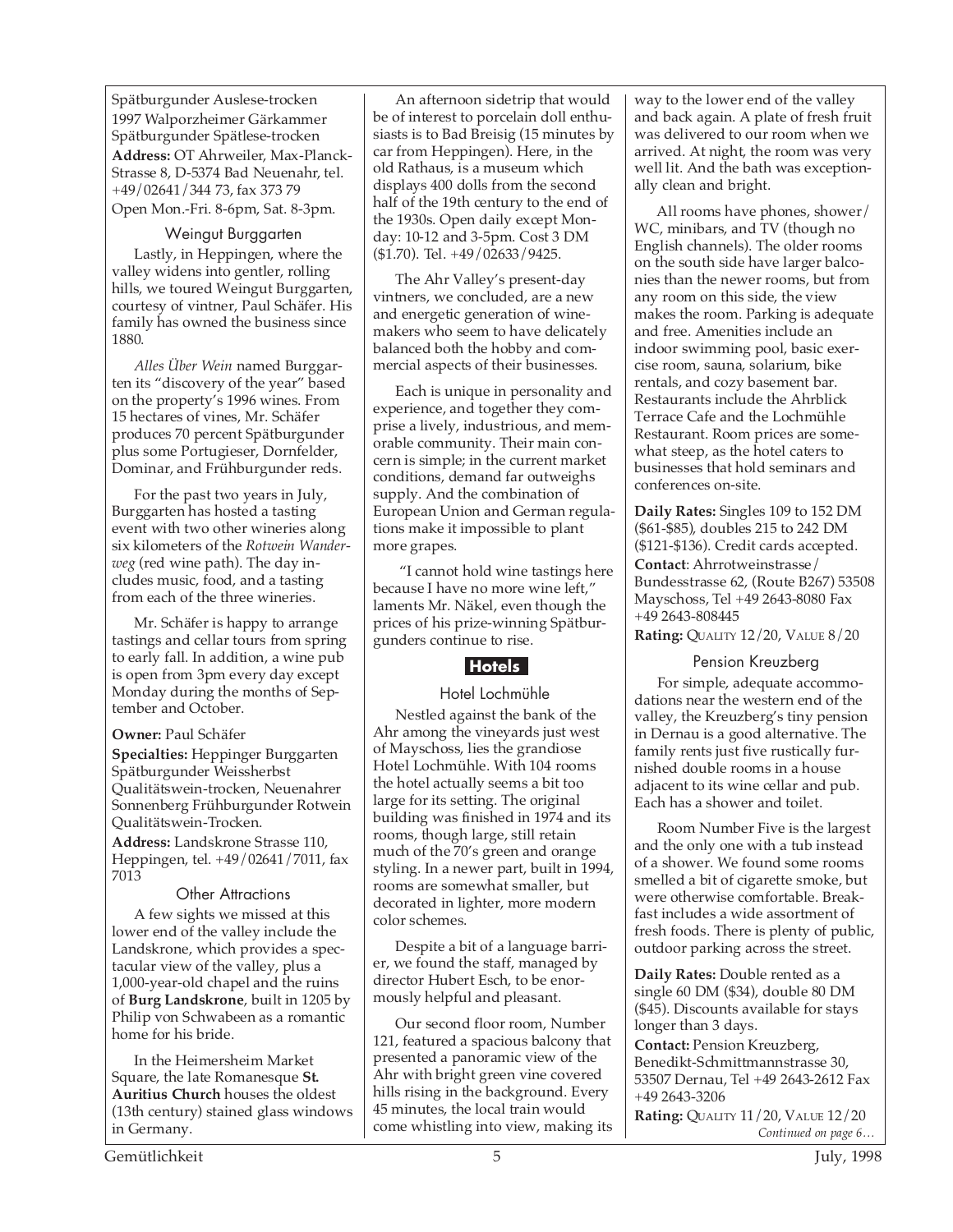#### *AHR VALLEY Continued from page 5*

#### **Restaurants**

#### Restaurant Idille

It was easy to eat well during the prime growing season of this valley. Fresh produce was abundant at every stop. The oldest Ahr Valley restaurant, **Brogsitter's Restaurant/ Sanct Peter**, is located in Walporzheim (Walporheimer Strasse 134, Tel +49-2641-97750, Fax +49- 2641-977525). It was established in 1246 and operates today as a combination gourmet restaurant, wine pub, and gift shop. We, however, opted for a newer establishment, certainly equal in character, if not in age.

Hidden on a hill in a residential area of Bad Neuenahr is Restaurant Idille, a charming country escape and among the best in the region. Your host is Werner Bouhs, who opened the restaurant in 1994.

In a dining room illuminated by windows on three sides, we looked out over the garden that envelopes Idille and enjoyed the sweeping view of the valley below.

The atmosphere is a tasteful mix of classic and modern design: there are worn pine floors, a high ceiling, crisp white walls, and chic wall vases full of blooming gardenias and tall, arching greens. About a dozen tables, funky chairs, white linens, an open kitchen, a seldom-used baby grand piano, and Frank Sinatra singing softly in the background, completed the ambience.

At Mr. Bouhs' suggestion, we began our midday meal with a sweet and flowery *Sekt* made from elder blossoms. Though delicious for tasting, an entire glass was too perfumy.

Fixed menu prices average 60 DM (\$34), a la carte entrees cost from 28 to 34 DM (\$16-\$19) and the cuisine has somewhat of a French touch. We tried the roasted chicken breast, served with an artistic arrangement of potato croquettes and fresh white asparagus, carrots, and snow peas; and a roasted pork filet served with similar vegetables and a light, flavorful sauce. Both dishes were sprinkled with tiny, delicious, fresh mushrooms. For dessert, a decadent chocolate mousse put us over the edge of utter indulgence.

Reservations are encouraged, as the restaurant is small. Credit cards are not accepted, and lunch for two cost about 68 DM (\$36). Dinner for two is about 120 DM (\$67). There was a lengthy wine list, but after a morning of tasting we passed.

Restaurant Idille, Am Johannisberg 101, D-53474 Bad Neuenahr, Tel +49- 2641-28429, Fax +49-2641-25009 **Rating:** QUALITY 17/20, VALUE 12/20

#### The Lochmühle

More than anything else, we picked Lochmühle for convenience and so were pleasantly surprised by the quality of the food and incredibly attentive service. Catering to a business clientele, meal prices — like the rooms — are on the high side.

In the large dining room, with low exposed beams and pine-paneled walls, we sat at a booth next to a tall picture window. A small vase of asters and tiny lilies decorated the table. We browsed a list of several Ahr Valley wines served by the carafe, and many more offered by the bottle from elsewhere in Germany, France, and Italy. We selected a carafe of a 1995 Mayschosser Spätburgunder-trocken and a 1995 Klosterberg Portugieser-mild.

We began with tomato cream and French onion soups. Then, craving light summer fare, we ordered the vegetarian special, which turned out to be flavorful little mushrooms sauteed and served with cheese, fresh vegetables — broccoli, cherry tomatoes, cauliflower — and small potato pancakes.

A roasted chicken breast (heavy on the salt) was served over a bed of lettuce with cherry tomatoes, cucumbers, carrots, and peppers, in a creamy dill dressing. But our plans for a light meal were thwarted when our server tempted us with a strawberry sundae for dessert, complete with fresh berries, vanilla ice cream, and loads of whipped cream.

Credit cards are accepted and

dinner for two without drinks cost about 84 DM (\$47).

The Lochmühle, Ahrrotweinstrasse/ Bundesstrasse 62, (Route B267) D-53508 Mayschoss, tel +49/02643/ 8080, fax 808445. **Rating:** QUALITY 12/20, VALUE 8/20

#### *WÜRZBURG Continued from page 1*

ride away, it makes an excellent first or last night sleepover for international visitors.

 Frankly, though, it's worth a whole lot more than a simple one night stay. For this is a city rich in just about everything that the curious traveler could possibly ask for. Medieval castle? Got it. Baroque churches? Sure. Eighteen of 'em. Museums? A baker's dozen. Add a simply splendid palace and park. Architects and artists with names like Balthasar Neumann and Tilman Riemenschneider. Rococo mansions. Open air markets. River cruises and excursions. Music and religious festivals. Outstanding food and wine. A world famous university with 50,000 students, established in 1582. And it all adds up to the quintessential *gemütlich* city.

 But as you wander the streets and cultural centers, it's worth remembering that Würzburg exists today only by dint of a man-made miracle; for on one hellish evening, March 16, 1945, this 1,200 year-old town, this center of culture and learning, was bombed, burnt and blown to oblivion. Not a house. Not a church. Not a street. Not a public building. Was left standing. Würzburg was reduced to 2 1/2 million cubic meters of rubble.

A new unheralded, closet-sized exhibit in the Rathaus annex spells out the details in poignant words and pictures, and scrolls the names of the victims of that night's devastation. Würzburg, it explains, had reached the spring of 1945 in relatively good shape despite its strategic location in the geographic center of Germany and its importance as a railroad terminus. Just six air raids; 371 dead.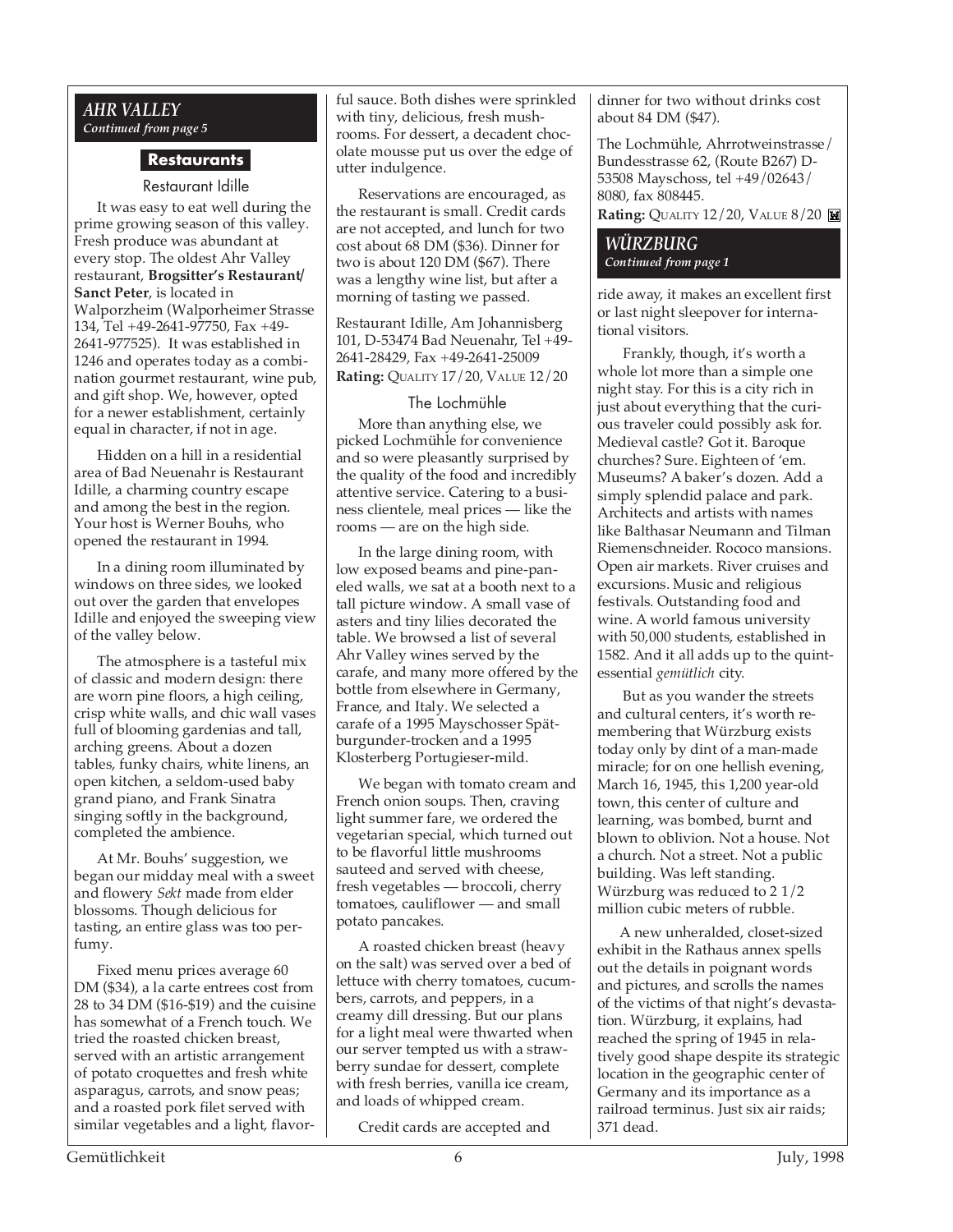And the residents felt with the Allies rapidly approaching, they might well make it safely to the end of the war. But the Allies, specifically the British under Winston Churchill and Sir Arthur Travers (Bomber) Harris, had other ideas. All German cities over 100,000 had to be attacked, they said..."to break the will of the people."

So, at 5pm on March 16, some 600 planes from Bomb Group 5 took off from a North London airfield. Destination Germany. 280 turned to Nürnberg. The rest went on to Würzburg.

On the ground, first alarms went off at 7pm. By 8pm, the Würzburgers were scurrying for cellars and air raid shelters. At 9:07pm, flares were seen floating over the city, and at 9:30pm the attack began. Three waves of twin-engined aircraft, (Mosquitos and Marauders, apparently) hurled 360,000 sticks of incen-

piece. Brick by brick. Church by church. Monument by monument. The indescribable immensity of this task can best be seen via three dimensional models of Würzburg "after the attack" on display in the Rathaus and in the **Fürstenbau Museum** in the **Festung Marienburg**. Only then can one truly comprehend...the miracle of Würzburg's rebirth.

#### **Accommodations & Food**

Gasthaus Stadt Mainz

Returning to Würzburg is always a pleasure but anticipation ran particularly high this time because we would be staying at **Gasthaus Stadt Mainz,** enjoying not just the comfortable guest rooms but the marvels of the kitchen as well. EDITOR'S CHOICE.

The cozy main dining room serves as the hotel lobby, neighborhood gathering place, informal salon for international visitors, headquar-

*On one hellish evening, March 16, 1945, this 1,200 year-old town, this center of culture and learning, was bombed, burnt and blown to oblivion.*

diaries and more than 200 thousandpound bombs at the city. In 12 short minutes the job was done. Würzburg was a smoldering ruin. Flames could be seen 170 miles away. And by midnight the temperature in the streets was upwards of 1,000 degrees Celsius.

 Survivors fled in panic to the Main River, or to one of the outlying parks. But more than 5,000 perished in the flames 3,000 women and 700 children — as well as countless unnamed refugees who were sheltering in the city at the time.

Such was the destruction, that the head of the American Military Government in Bavaria, Governor Wagoner, recommended leaving the city as it was...a permanent monument to the madness of war. But others said it had to stand again.

And so Würzburg was put back together again. Lovingly. Piece by

ters for the business...and the Schwarzmann family living room. Everything happens in this beautiful room which is filled to the rafters with polished copper pots, jars of pickles and jam, deer antlers and family photographs.

At command central...the *Stammtisch*...sits Altwirten Wilhemine, mother of Anneliese and Margarethe. And it is these three women who run the show adding untold warmth and character to the establishment.

 From breakfast through lunch and dinner and well into the evening, there's always something going on. When meal service tapers off out come the books and ledgers and business is taken care of, wildflowers are artfully arranged in big bowls, potatoes and onions are peeled and gentle conversation flows. The kitchen staff wanders in with plates of food adding to the

family atmosphere. And then slowly the action picks up again as the next wave of diners arrives.

 There's an unexpected international aura to the Stadt Mainz that begins with a menu that's translated into 14 or 15 languages. The employees — who may come from Japan or Thailand or Nigeria — are often seen rushing out from the kitchen to help fellow countrymen order their meals. Small groups of foreigners are frequent visitors as well as occasional celebrities.

 One evening during our stay, Margarethe hurried over to point out Haile Sellassie's nephew who was doing a radio interview in the corner.

 Not surprisingly, the food is *Wunderbar!* Anneliese heads up the kitchen and is well known throughout the region for her skills. In addition to the more typical German fare, Franconian specialities are heavily featured—and delicious. *Frankische Hochzeitsuppe* (Franconian Wedding Soup) and *Ochsenschwanz* (Oxtail Stew) are two favorites.

 The fifteen guest rooms above the restaurant are simple and straightforward with all the necessary conveniences, a pretty touch here and there but are not fancy or luxurious in any way. There's no room service or hair dryers or satellite TV but all is fresh and clean and comfortable. If you go, ask for room Number Six.

Gasthaus Stadt Mainz, Semmelstr. 39, D-97070 Würzburg, tel. +49/0931/53155, fax 58510. Rooms 130 to 190 DM (\$72-\$108)

Another Würzburg favorite is **Restaurant Backöfle**. This 500-year old establishment is a combination *Bierstube*, wine bar and restaurant. Casual, lightly boisterous but very good, the menu concentrates on traditional German dishes — all a cut above the ordinary with great presentation. Multi-course meals range from \$18 to \$39.

Backöfle, Ursulinergasse 2, D-97070, tel. +49/0931/59059, fax 5855027410. Moderately-priced. M